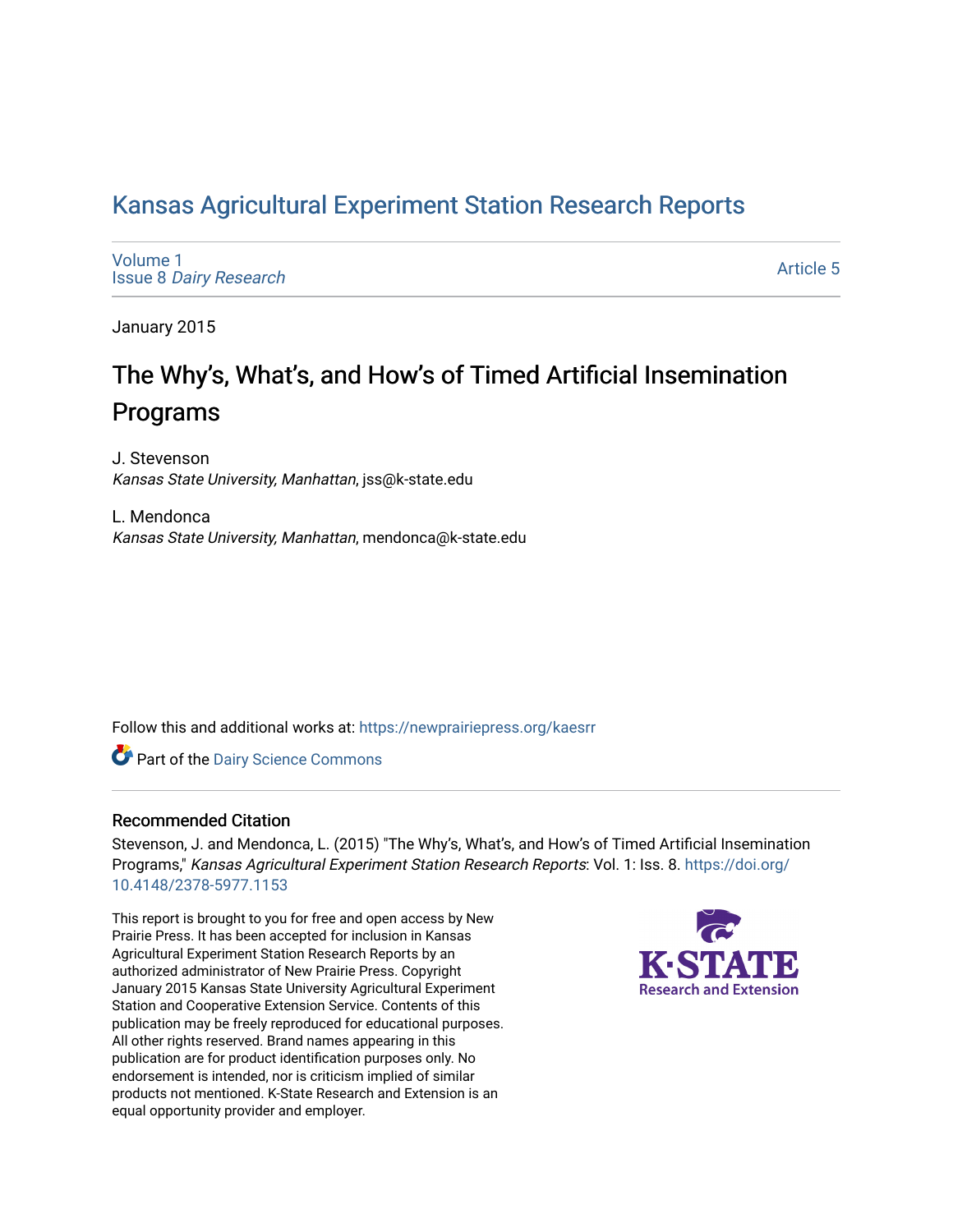# The Why's, What's, and How's of Timed Artificial Insemination Programs

#### Abstract

This report summarizes the benefits of using timed artificial insemination (AI) programs in lactating dairy cows. Since its beginnings, use of Ovsynch has penetrated the dairy industry and is most prevalent in the Midwest and Northeast regions of the U.S. The timed AI program benefits farms that have difficulties with heat detection. Heat detection challenges can occur because of inadequate observation or poor expression of heat associated with footing conditions. Explanation of mechanisms associated with hormone injections are presented to justify the success of currently recommended timed AI programs.

#### Keywords

timed AI, mechanisms, Ovsynch

#### Creative Commons License



This work is licensed under a [Creative Commons Attribution 4.0 License](https://creativecommons.org/licenses/by/4.0/).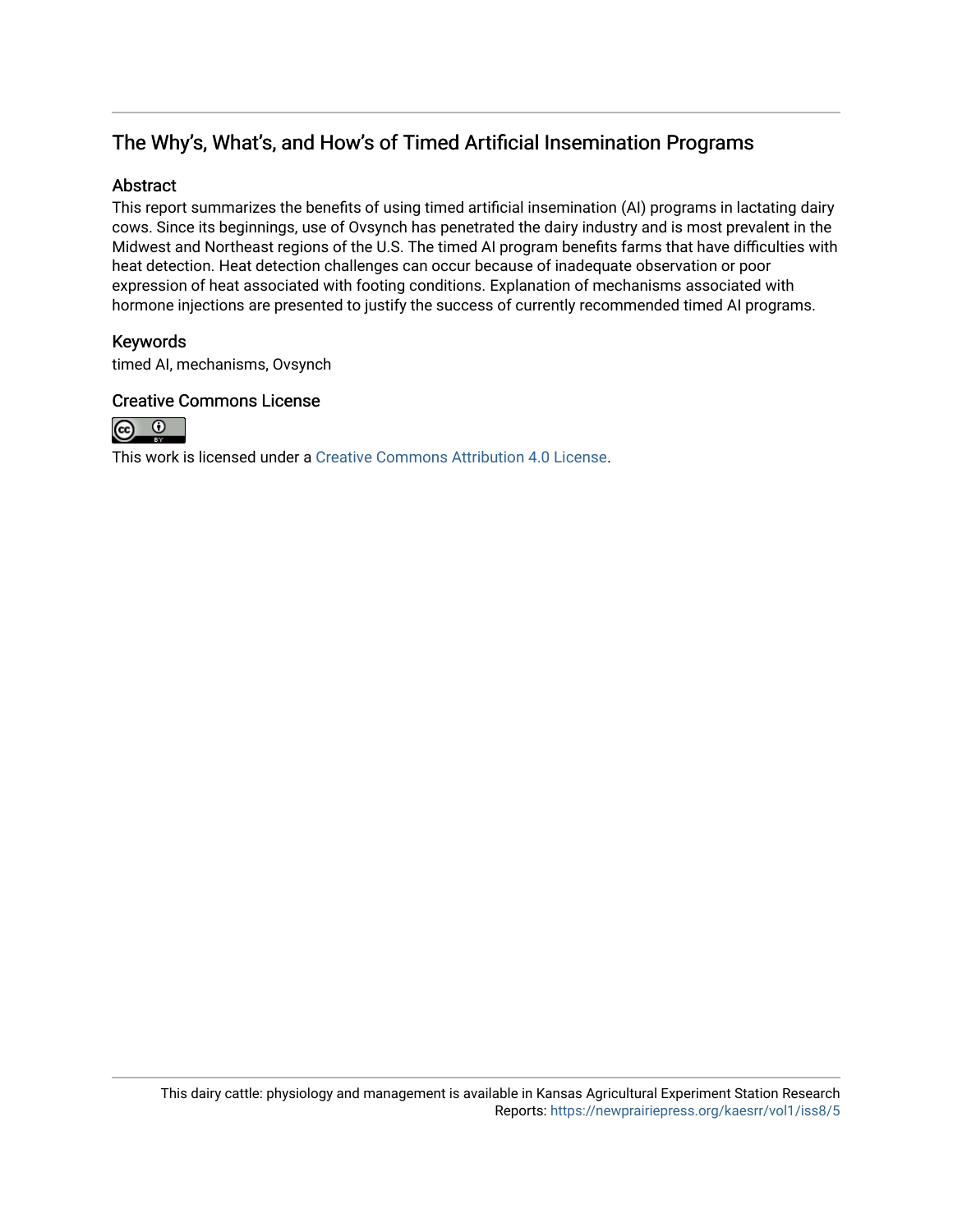

Dairy Research 2015



# The Why's, What's, and How's of Timed Artificial Insemination Programs

*J. Stevenson and L. Mendonça*

# Summary

This report summarizes the benefits of using timed artificial insemination (AI) programs in lactating dairy cows. Since its beginnings, use of Ovsynch has penetrated the dairy industry and is most prevalent in the Midwest and Northeast regions of the U.S. The timed AI program benefits farms that have difficulties with heat detection. Heat detection challenges can occur because of inadequate observation or poor expression of heat associated with footing conditions. Explanation of mechanisms associated with hormone injections are presented to justify the success of currently recommended timed AI programs.

Key words: timed AI, mechanisms, Ovsynch

# **Introduction**

The successful timed AI method as we know it today was first applied to dairy cows in Wisconsin more than two decades ago, when Ovsynch was introduced by Pursley and Wiltbank. Before that time, inseminations made at 72 to 80 hours after prostaglandin  $F_{2\alpha}$  (PGF) administration did not produce conception rates such as those observed today. Application of Ovsynch has markedly changed how we manage reproduction not only in dairy cows, but also in beef cows. Because of the options provided by timed AI, and where heat detection is lacking, many dairies can manage quite well their AIbreeding program without heat detection. This review will provide an overview of the use of timed AI in the U.S. and some of the characteristics of farms applying estrus- and ovulation-synchronization and timed AI programs, as well as the mechanisms by which fertility can be maximized in timed AI programs.

# Prevalence and Distribution of Timed AI

A recent study consisting of more than 1.1 million breeding records from 40 states was conducted at the University of Wisconsin. The study utilized Dairy Herd Improvement (DHI) records originating from dairy farms that use AGSource, Agritech, and DRMS as their dairy record processing centers. The final data set included AI records from 2008 through 2012, and were restricted to AI breedings with confirmed pregnancy outcomes from herds reporting at least 30 breedings during the preceding 12 months. Breeding codes for each AI were classified within herd as either AI after heats or synchronized AI (timed AI) based on weekly profiles. Farms were assumed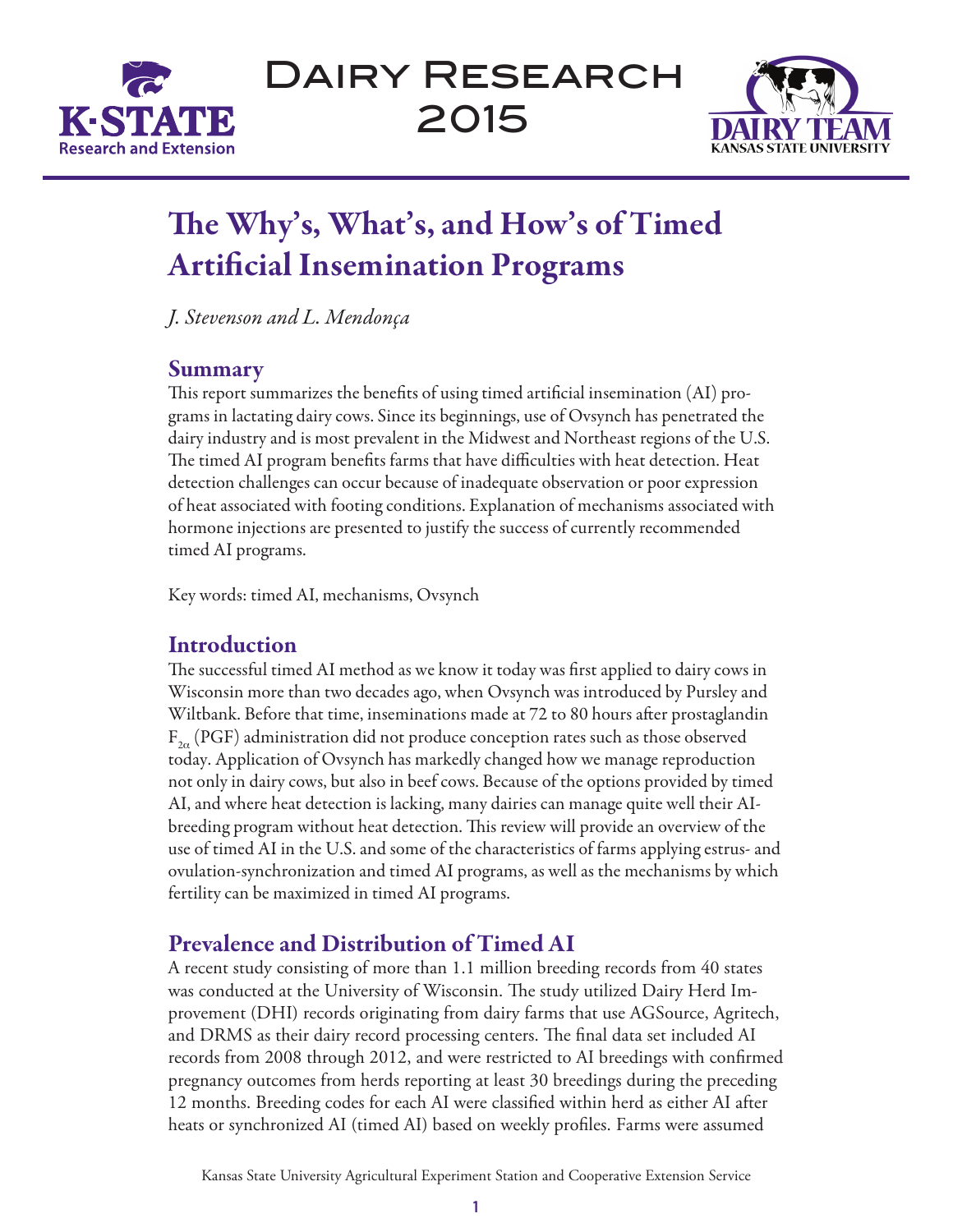to be using synchronization and timed AI when at least 30% of the inseminations occurred on the same day of the week.

Overall, nearly 30% of all AI breedings occurred as timed AI. Figure 1 shows a large variation in timed AI use across the U.S. The greatest use of timed AI was in the Midwestern and Northeastern states. The leading states in terms of proportion of timed AI use (reporting more than 5,000 breedings) were SD = 56%, WI = 46%, IA  $= 43\%, \text{OH} = 40\%, \text{MI} = 32\%, \text{NY} = 29\%, \text{PA} = 27\%, \text{MN} = 24\%, \text{VA} = 23\%, \text{and}$ SC = 23%. Although more than 78% of timed AI occurred on Thursdays and Fridays, actual conception results did not differ between timed AI (32.6%) and AI after estrus (33.4%; Figure 2). Only during June and July were conceptions after timed AI significantly less than those of cows inseminated after heat detection.

# Why Timed AI?

Employing timed AI overcomes the obstacle of inadequate heat detection, poor expression of estrus, or both. Inadequate heat detection is a people problem and poor expression of heat is a cow or facility problem. Cows housed in dry lots have the advantages of good footing, cow comfort, and heat-detection rates that often exceed 70%. Cows housed entirely on concrete face the challenges of overcrowding, sometimes slippery footing conditions, and inadequate space to demonstrate normal sexual behavior. As a result, heat-detection rates are often more average (50%) for cows housed in total confinement with only concrete surfaces.

Timed AI is often employed in several ways in different herds. In herds with superior heat-detection rates, timed AI is the catch-all for cows that fail to be observed in estrus. In contrast, herds with poor heat detection tend to use more timed AI and employ some cherry-picking of cows detected in heat.

# How Does Ovsynch Work?

To better understand how an Ovsynch program (Figure 3) works, we will consider the different types of cows that begin the program. This scenario provides that no presynchronization has occurred and cows are at random stages of their estrous cycles to start the program. Three types of cows start the program at G1 and ovulation response to G1 varies accordingly: (1) cycling cows with a corpus luteum (CL)-these cows may ovulate to form a second, new CL; (2) cycling cows with no CL-these cows may ovulate to form a new CL; and (3) noncycling cows that have not begun their estrous cycles since calving-these cows may ovulate to form their first post-calving CL, thus initiating their first postpartum estrous cycle.

Ovulation response to G1 depends on two factors: (1) presence of a dominant follicle capable of ovulation; and (2) concentration of progesterone. Progesterone inhibits the amount of ovulation hormone (luteinizing hormone [LH]) released in response to G1. Cows with a CL and larger concentrations of progesterone are less likely to ovulate than cows with CL but with reduced concentrations of progesterone. Therefore, three outcomes are possible 5 or 7 days later (depending on use of the 5- or 7-day Ovsynch program) when PGF is injected. Cows will have: (1) a new CL; (2) an original (pre-G1) CL (original CL); or (3) an original (pre-G1) CL plus a new CL (original + new CL).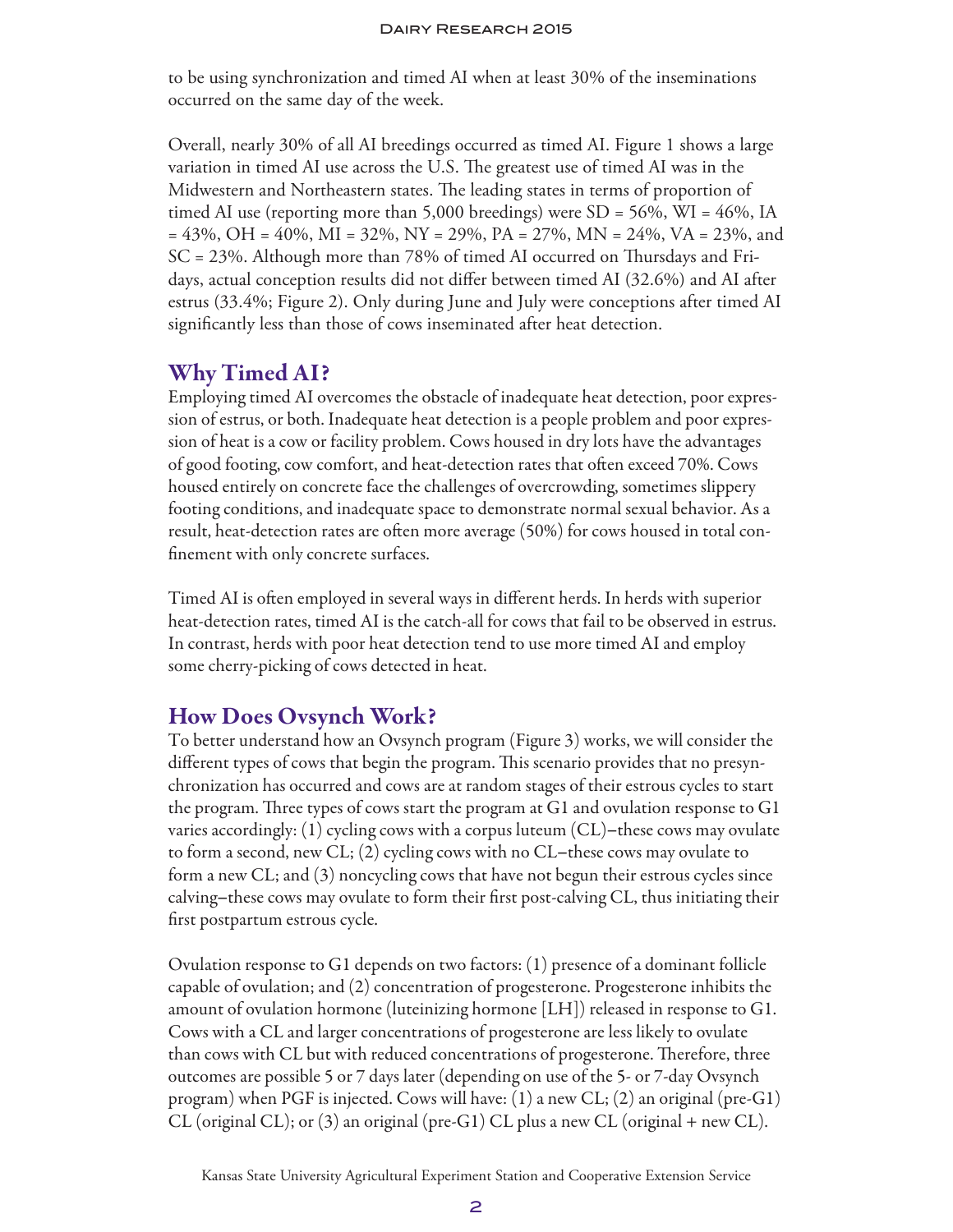#### Dairy Research 2015

When ovulation to G1 occurs, a new growth wave of follicles is initiated approximately 36 to 48 hours after G1 so at the time of PGF injection, a new dominant follicle will exist that is approximately 3 or 5 days old (depending on use of the 5- or 7-day Ovsynch program). When ovulation after G1 does not occur, the dominant follicle is less synchronous with the upcoming PGF injection and subsequent luteal regression (death of the CL).

### Limitations

#### *CL Regression*

We expect pregnancy outcomes to be less when: (1) luteal regression is incomplete or does not occur; and (or) (2) the dominant follicle is not responsive to G2 as evidenced by timely ovulation and shedding of the egg into the oviduct. As a result of an ovulation after G1, the age of the CL(s) can be quite variable and alter responsiveness to PGF. Note in Table 1 that regression of the original CL exceeds 95%, but the new CL regression is much less successful at 64%. In contrast, when a new CL and the original CL co-exist, regression success approaches that of the original CL, thus explaining, in part, why fertility is always improved in cows that ovulate in response to G1. The greatest limitation to successful CL regression is when a new CL exists by itself as the only luteal structure at the time of PGF injection.

Research to test the value of including a second PGF injection to maximize CL regression has had mixed success. Increasing the PGF dose by 50% increased CL regression, but did not translate into greater pregnancy outcomes, except in one study in which a second dose of PGF administered 24 hours after the first PGF injection was beneficial in older cows (second lactation and greater).

Results of a recent study are instructive as to the subgroup of cows that benefit from an additional exposure to PGF. Cows were treated with either one or two PGF injections; the first was 7 days after G1 and the second 24 hours after the first PGF injection (Table 2). Cows with low progesterone at G1 (those without a CL) had greater CL regression after two PGF injections. Why? This subgroup of cows are those with the greatest ovulatory response to G1 and would have a new CL, less responsive to PGF as shown in Table 1. Cows with high progesterone at G1 are less likely to ovulate in response to G1 because very high progesterone concentrations inhibit the gonadotropin-releasing hormone (GnRH)-induced LH release necessary to cause ovulation to G1. This subgroup includes cows with at least one original CL before G1 and either none or one new CL after G1. Based on results in Table 1, we would expect CL regression for high progesterone cows to exceed 90%, as evidenced in Table 2 for cows receiving two PGF injections. Pregnancy outcomes at day 32 after timed AI, however, only increased in the low progesterone subgroup when treated with two PGF injections, but also tended to improve in the high progesterone group, thus causing an overall increase in pregnancy outcome for cows receiving two PGF injections (Table 2).

To consider the cows enrolled in the shorter (5-day) Ovsynch option, a recent study compared pregnancy outcomes in cows treated with either the 5- or 7-day timed AI program. All 5-day cows received two PGF injections (5D2PGF), whereas half of the 7-day cows received one PGF injection (7D1PGF), and half received two injections (7D2PGF). Pregnancy outcomes did not differ between the 5- and 7-day programs. In

Kansas State University Agricultural Experiment Station and Cooperative Extension Service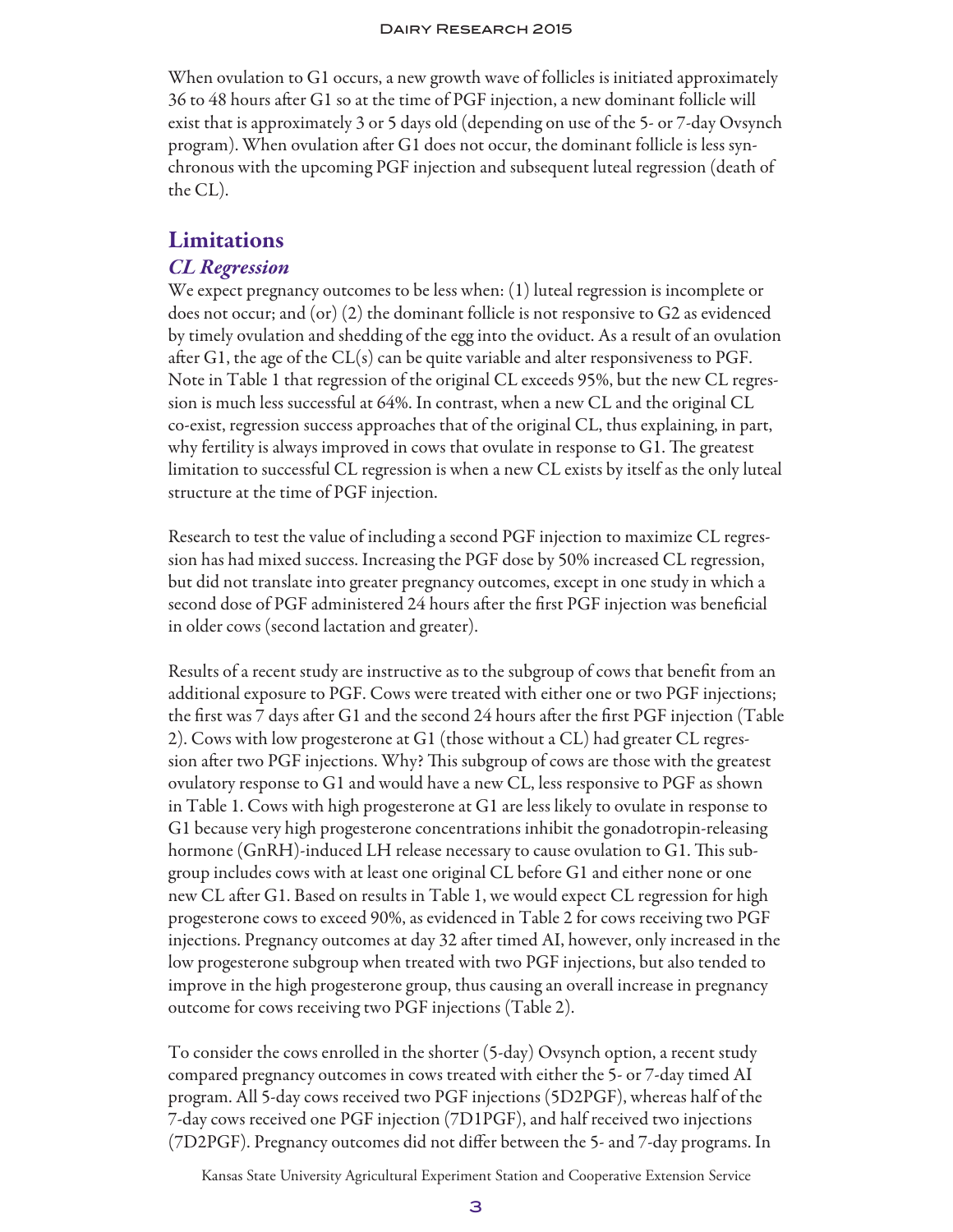contrast, when cows received two PGF injections, pregnancy outcome was improved compared with cows receiving but one PGF injection. As shown previously, for cows lacking a CL at G1 and receiving two PGF injections (large proportion of cows with a new CL), pregnancy outcome was greater than when they received but one PGF injection (Table 3). Although it seems that a trend occurred for the same response in cows with a CL at G1, pregnancy outcomes for this group did not differ between cows receiving one or two PGF injections.

#### *Ovulation*

Ovulation response to G2 will occur nearly 100% of the time if luteal regression occurs successfully or progesterone concentrations are very low at the timed AI. Timing of the G2 injection is another critical component to maximizing pregnancy outcome. On the basis of four combined studies, cows to be inseminated at first service and administered G2 at approximately 56 hours after PGF and inseminated approximately 16 hours later (72 hours after PGF) tended to have the best conception rates (Table 4). A similar observation is reported for cows at repeat services.

Why is it better, when practical, to administer G2 approximately 16 hours before insemination? That sequence best mimics what occurs at spontaneous estrus. When a cow starts into heat and stands for the first time in response to a mounting herd mate, two significant hormonal events occur. Heat is caused by estradiol (estrogen) secretion from a mature, preovulatory follicle. Blood concentrations of estradiol peak at the onset of standing heat. Therefore, the peak of estradiol is the trigger to initiate the surge release of GnRH from the hypothalamus in the brain that results in the release (surge) of the LH from the pituitary gland. Concentrations of estradiol and LH peak at or near the onset of standing heat. We expect ovulation of the preovulatory follicle to occur from 24 to 30 hours after the onset of heat, peak in estradiol, and the LH surge. Ideally, according to the a.m.-p.m. rule, we inseminate cows approximately 12 hours after the onset of heat.

In timed AI programs, the trigger to initiate ovulation is G2. Surge release of LH peaks approximately 1 hour after G2 and we expect ovulation to occur 24 to 30 hours later. Therefore, injecting G2 before insemination mimics the natural events of spontaneous estrus and shortens the time to ovulation relative to semen placement. Sperm transport from the uterine body or horns to the utero-tubal junction requires up to 10 hours. Sperm concentrate and await ovulation at the utero-tubal junction. Administering G2 approximately 16 hours before AI allows ovulation to occur approximately 8 to 14 hours after sperm have formed a reservoir at the utero-tubal junction. This timing matches nicely what occurs naturally when cows come into heat spontaneously and ovulate in response to their own estradiol-GnRH-LH signals.

#### Presynchronization Before First Services

Presynchronizing estrous cycles before the first service can be accomplished with PGF or combinations of GnRH and PGF. Illustrated in Figure 4 are four presynch programs. The PGF-Presynch program is a 14 day – 10 day program (14 days between injections and 10 days between the last PGF-Presynch injection and G1). It is the best PGF-Presynch system because all cows that respond to the second PGF-Presynch injection and expressing estrus between 2 and 5 days after PGF will be on days 5 through 8 of the new

Kansas State University Agricultural Experiment Station and Cooperative Extension Service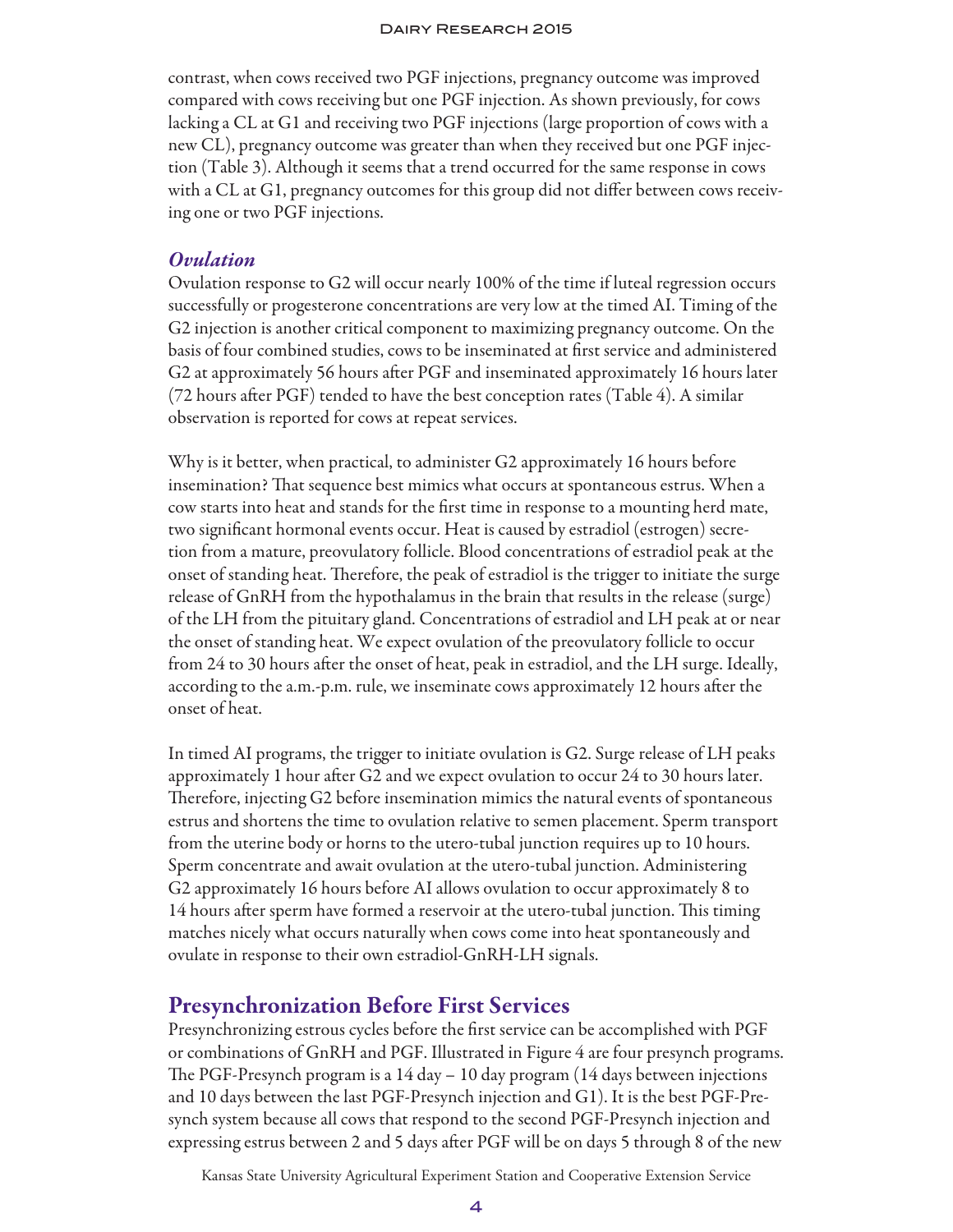estrous cycle and highly responsive to G1. Remember, better fertility occurs after the timed AI for cows that ovulated after G1 compared to those not ovulating after G1.

The remaining presynch programs are GnRH-PGF-presynch options. Their general superiority to the standard PGF-presynch includes: (1) greater probability of ovulating a follicle in noncycling anovulatory cows−this may represent 10 to 25% of cows starting Ovsynch; (2) improved follicular synchrony for cows starting Ovsynch; (3) increased proportion of cows starting Ovsynch with a CL; and (4) facilitating more cows having moderate progesterone concentrations at G1 rather than very low or very high concentrations. Low to moderate concentrations of progesterone facilitate greater LH release and more cows ovulating in response to G1.

## Ideal Program?

If a producer solely relies on a timed AI program for first services, choose a presynchronization program that includes GnRH. It is important to note that GnRH suppresses estrus in cycling cows so "cherry picking" cows in heat in response to the GnRH-PGF presynch may be less successful.

Including a second PGF injection in the Ovsynch scheme seems to be a good investment that improves pregnancy outcomes. The 5- or 7-day options are equally good depending on the days of the week you desire to perform inseminations and pregnancy diagnosis. It is highly recommended that producers use two PGF injections with the 5-day program or pregnancy outcomes will be severely reduced. The 5-day program offers the options for Wednesday or Thursday pregnancy diagnosis days because resynchronization programs can begin on those days, and then PGF can be administered on Monday-Tuesday or Tuesday-Wednesday, respectively, and timed AI performed on Thursdays or Friday, respectively.

| $\sim$ $\sim$ $\sim$ $\sim$ $\sim$ $\sim$ $\sim$ $\sim$ |                                              |
|---------------------------------------------------------|----------------------------------------------|
| Age and number of CL at PGF treatment                   | Proportion of cows with CL regression $(\%)$ |
| New CL                                                  | 64                                           |
| Original CL                                             |                                              |
| Original CL + new CL                                    | 92                                           |

Table 1. Age and number of corpus luteum (CL) at the PGF injection and outcome of CL regression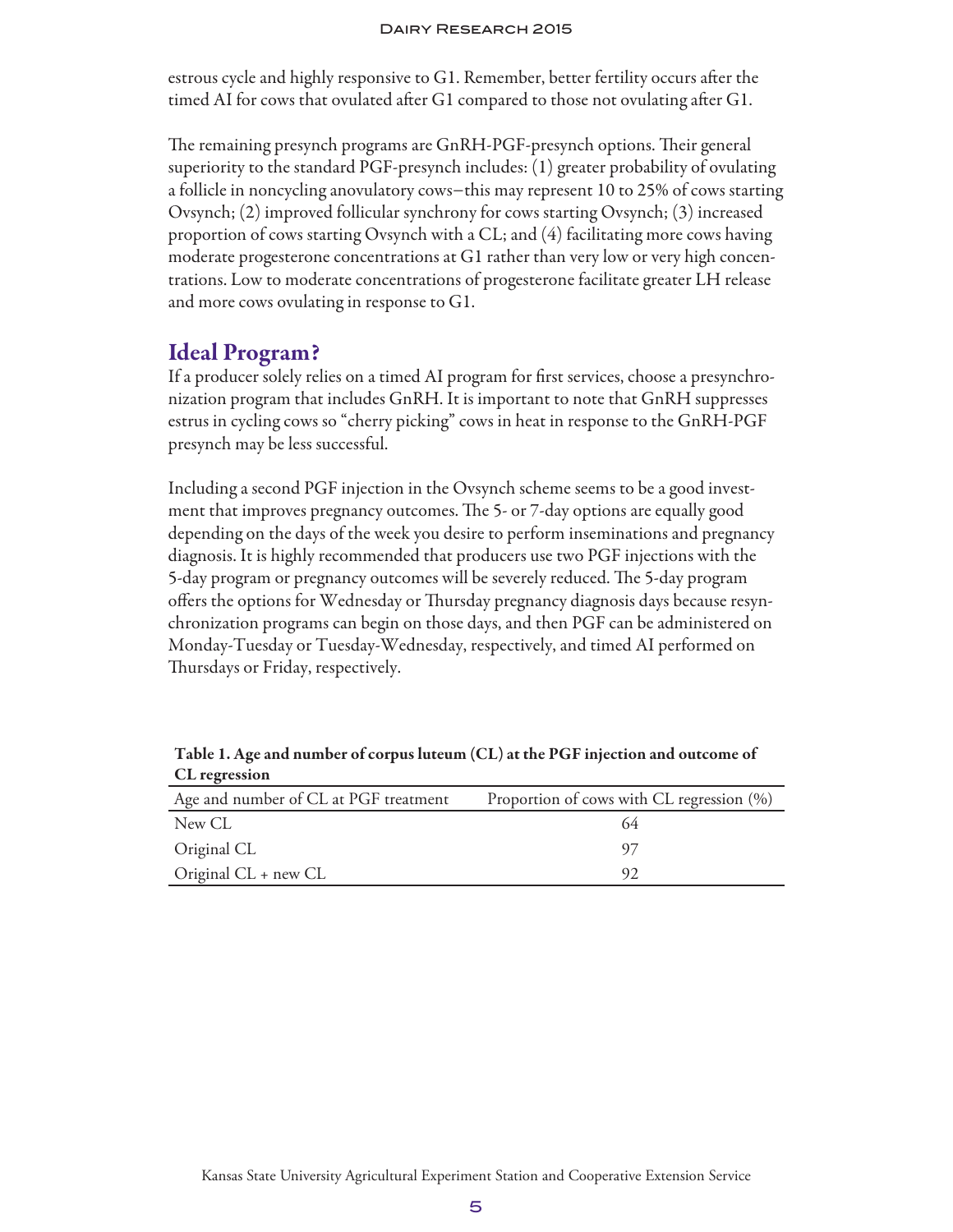|                                                | PGF injections <sup>2</sup>   |                       |
|------------------------------------------------|-------------------------------|-----------------------|
| Item                                           | One                           | Two                   |
|                                                | ------------ % (n) ---------- |                       |
| Cows with complete CL regression               |                               |                       |
| Low progesterone $(<1.0$ ng/mL) at G1          | $70^{\circ}$ (76)             | $96^{\rm b}$ (74)     |
| High progesterone $(>1.0 \text{ ng/mL})$ at G1 | 89 <sup>a</sup> (236)         | $98b$ (214)           |
| Overall                                        | 83 <sup>a</sup> (312)         | 98 <sup>b</sup> (288) |
| Pregnancy/AI, 32 days after timed AI           |                               |                       |
| Low progesterone $(<1.0$ ng/mL) at G1          | 33 <sup>c</sup> (107)         | $46^{\rm d}$ (110)    |
| High progesterone $(>1.0 \text{ ng/mL})$ at G1 | 33 (312)                      | 37 (289)              |
| Overall                                        | 33 <sup>c</sup> (419)         | 39 <sup>d</sup> (399) |

| Table 2. One or two $\text{PGF}_{2}(PGF)$ injections affects pregnancy outcomes based on |
|------------------------------------------------------------------------------------------|
| corpus luteum (CL) regression and concentrations at the first GnRH treatment (G1)        |
| of a 7-day Ovsynch option <sup>1</sup>                                                   |

a,bProportions differ (P < 0.01).

 $c, d$ Proportions differ (P < 0.05).

<sup>1</sup>Adapted from Carvalho et al. (2015a).

2 One injection of PGF was injected as shown in Figure 1 for the 7-day option. Two injections of PGF were injection as shown in Figure 1 for the 5-day option.

| Table 3. Effect of presence of a corpus luteum (CL) at G1 on pregnancy outcomes in Holstein dairy |  |
|---------------------------------------------------------------------------------------------------|--|
| cows 32 days after timed $AI1$                                                                    |  |

|                                          | $T$ reatment $(T)$ |                                 |                     | $P-value2$ |      |      |
|------------------------------------------|--------------------|---------------------------------|---------------------|------------|------|------|
| Item                                     | 7D1PGF             | 7D <sub>2</sub> P <sub>GF</sub> | 5D <sub>2</sub> PGF |            |      |      |
| -------- Pregnancy rate % $(n)$ -------- |                    |                                 |                     |            |      |      |
| Overall                                  | 36(266)            | 41(268)                         | 44(265)             | 0.14       | 0.05 | 0.56 |
| Cows with a CL at G1                     | 38 (196)           | 40(191)                         | 43(189)             | 0.51       | 0.35 | 0.49 |
| Cows lacking a CL at G1                  | 30(70)             | 46(77)                          | 45(76)              | 0.11       | 0.03 | 0.98 |

<sup>1</sup>Adapted from Santos et al. (2015).

<sup>2</sup>C1: preplanned contrast between 7D1PGF (one PGF<sub>2a</sub>) and 7D2PGF + 5D2PGF (two PGF<sub>2a</sub>) treatments. C2: preplanned contrast between 7D2PGF (7-day protocol) and 5D2PGF (5-day protocol) treatments.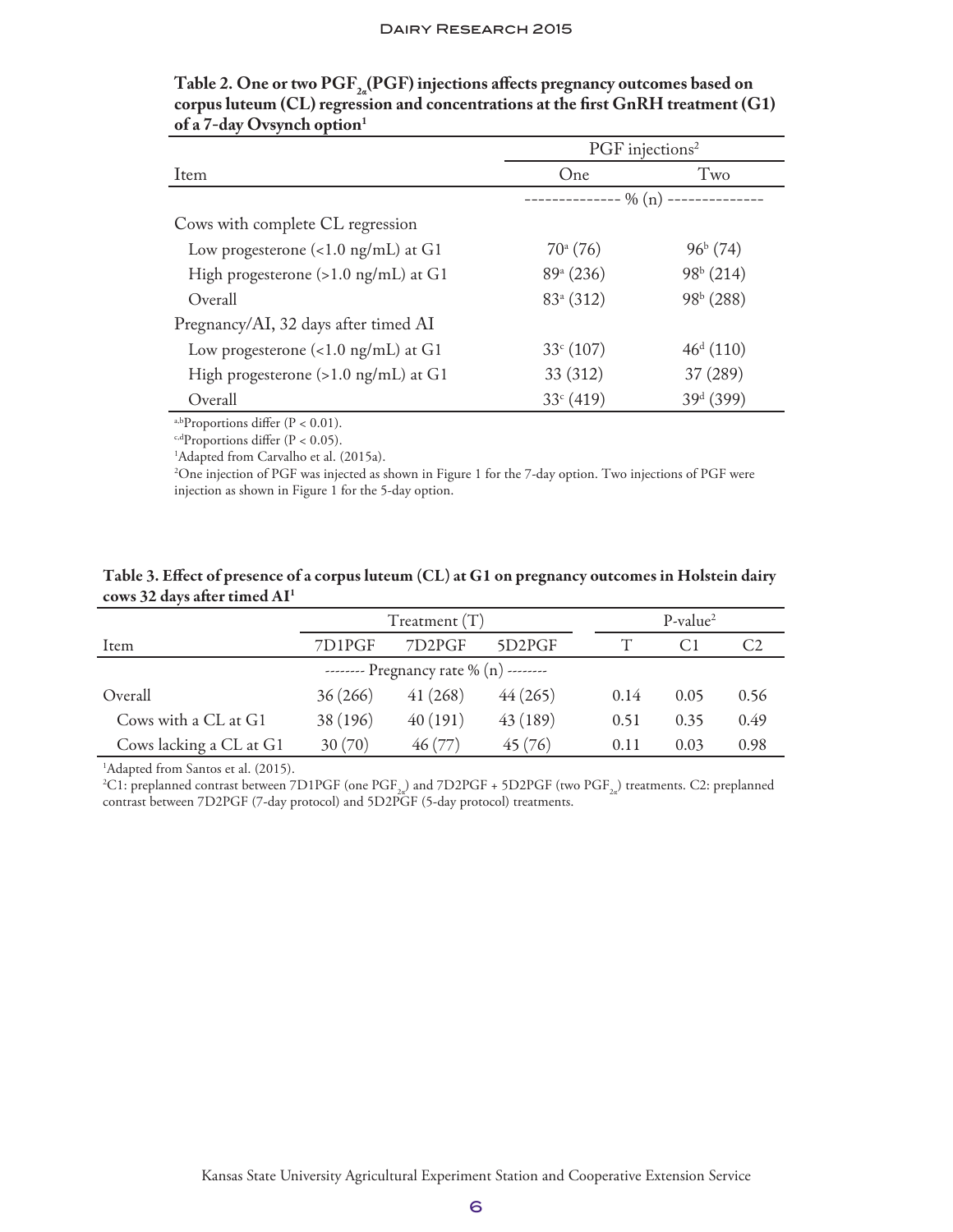|                  | Timing of G2 and AI        |                                        |                            |
|------------------|----------------------------|----------------------------------------|----------------------------|
|                  | G <sub>2</sub> at 48 hours | G <sub>2</sub> at 7 <sub>2</sub> hours | G <sub>2</sub> at 56 hours |
| AI service       | TAI at 48 hours            | TAI at 72 hours                        | TAI at 72 hours            |
| First services   |                            | $\cdot$ % conception $(n)$             |                            |
| Study average    | $31.3(4)^1$                | 32.0(4)                                | 38.3(3)                    |
| Weighted average | $30.2^{\rm A}$ $(1,018)^2$ | $31.0^{AB}$ (870)                      | $34.6^{\circ}$ (965)       |
| Repeat services  |                            |                                        |                            |
| Study average    | 25.8(2)                    | 24.3(3)                                | 32.7(2)                    |
| Weighted average | $25.3^{\mathrm{a}}(622)$   | $26.5^{\mathrm{a}}(712)$               | $32.7b$ (764)              |

| Table 4. Timing of AI and G2 injections relative to $\mathrm{PGF}_{2}$ and subsequent pregnancy |  |
|-------------------------------------------------------------------------------------------------|--|
| outcome at d 28 to 40 after AI                                                                  |  |

 $^{\rm A,B}$  Percentages within row tended to differ (P = 0.08) by chi-squared test.

a,bPercentages within row with different superscript letters differ (P < 0.05) by chi-squared test.

<sup>1</sup> No. of studies.

2 No. of cows.



Figure 1. Distribution of timed AI in the United States.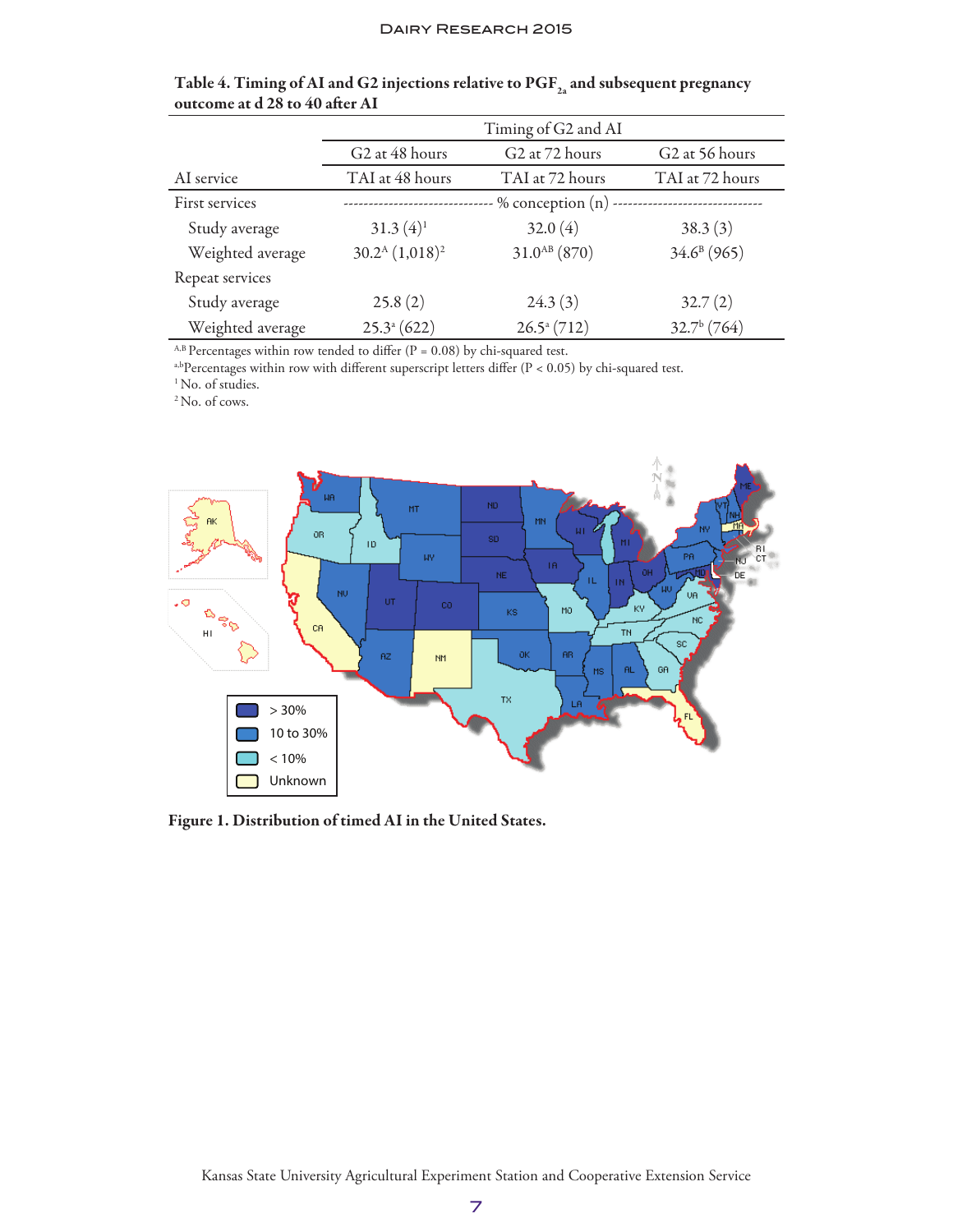

Figure 2. Pregnancy rate of lactating dairy cows during the calendar year.



Figure 3. The standard 5- and 7-day Ovsynch timed AI programs.